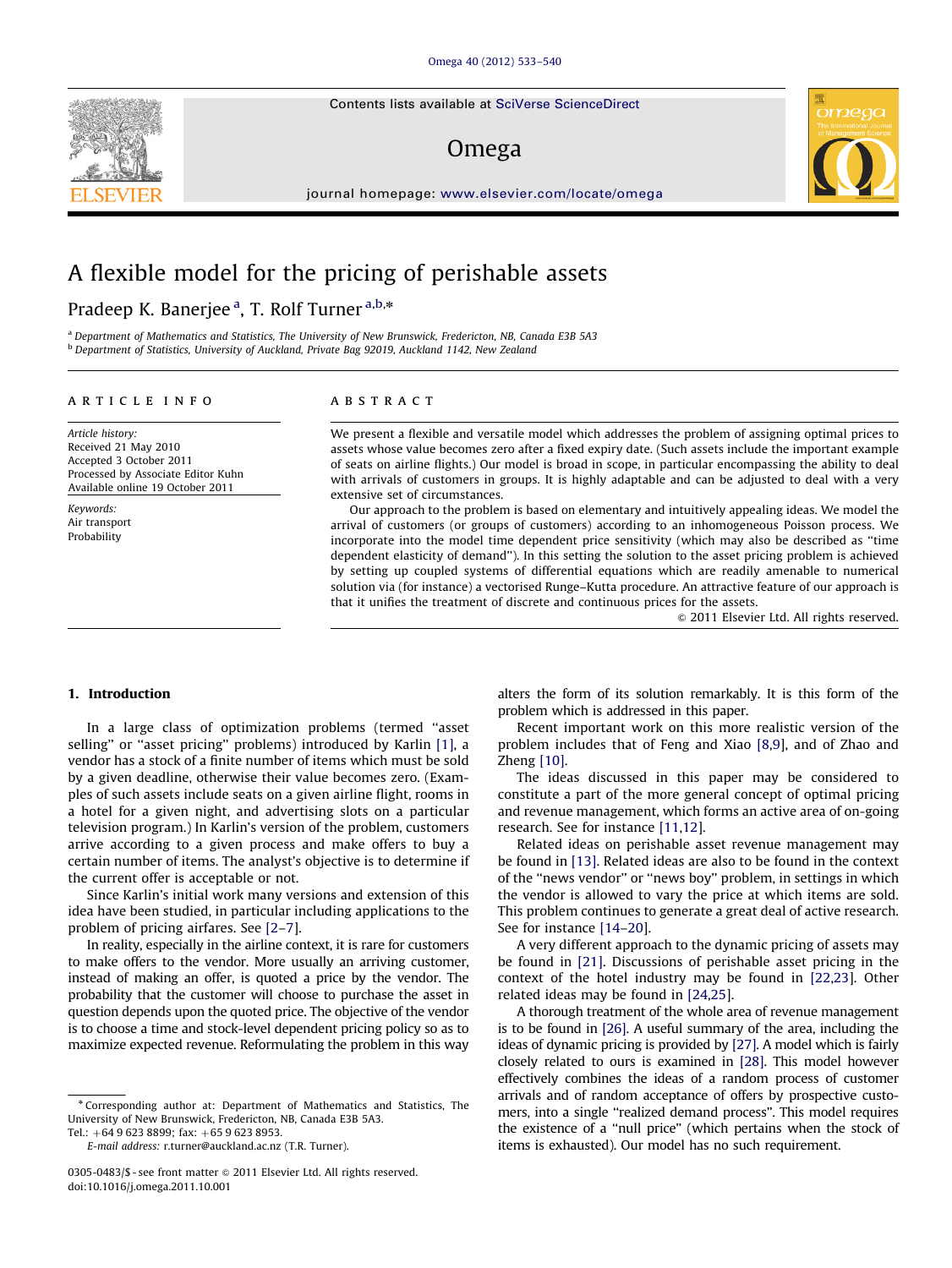Our model is expressed in terms of individual rather than aggregate demand. This and the fact that we decouple customer arrivals and the acceptance process, making the latter random, avoid the difficulty of dealing with the distinction between "myopic" and "strategic" customers (see [\[26, p. 182\]](#page--1-0)). In our treatment this distinction is subsumed in the randomness of a customer's accepting a given offer. This seems reasonable: the nature of a customer (myopic or strategic) is unpredictable and hence random from the point of view of the vendor.

None of the existing literature, as far as we have been able to discover, deals with the issue of customers arriving in groups. Our model is capable of handling this phenomenon.

#### 2. The basic model assumptions

We preface this section by remarking that throughout the forthcoming development the symbol  $t$  will represent residual time, that is the time remaining until the deadline (the time at which the assets cease to have any value, e.g. the departure time of an airline flight).

We shall now set out a precise description of the model which we are about to develop and analyze, and of the scenario to which it applies. This description is encapsulated in the following assumptions:

- A.1 A vendor has a stock of items which must be sold by residual time 0. The vendor's objective is to determine an optimal pricing policy, that is, one which maximizes the expected revenue.
- A.2 Customers arrive at the sales point in groups of random size J, the probability distribution of *J* being given by  $Pr(J = j) = \pi(j)$ ,  $j = 1, 2, ...$ , with all  $\pi(j) \ge 0$  and  $\sum_j \pi(j) = 1$ .
- A.3 The arrival times of the groups are random and follow an inhomogeneous Poisson process with intensity  $\lambda(t)$ .
- A.4 On arrival a group is quoted a (single) price for the items on sale. In deciding on a price to quote, the vendor will take into account the time, the size  $q$  of the stock remaining, and possibly the group size. The price quoted (at residual time t, with a stock of size q remaining) is denoted by  $x_q(t)$  if group size is not taken into account, and by  $x_{qi}(t)$  (where j is the group size) if group size is taken into account.
- A.5 If the size  $j$  of the arriving group is less than or equal to the current stock size q then the group collectively either accepts the quote and purchases  $j$  items, or rejects it and makes no purchase. The probability that the group accepts a quote of price x per item is given by a price sensitivity function  $S_i(x,t)$ .
- A.6 If the size j of the arriving group is greater than the current stock size q, then the group will nevertheless consider, with probability  $\alpha$ , making the purchase of (all of) the remaining  $q$ items. With probability  $1-\alpha$  the group will decline to consider any offer.
- A.7 If the size  $j$  of the arriving group is greater than the current stock size q, and if the group does decide to consider the offer, then the group is treated as if it were a group of size  $q$ . That is, the price offered (where group size is taken into account) is the price that would be offered to a group of size  $q$ . Also it is assumed that the appropriate price sensitivity function is  $S_q(x,t)$ .

The variables and  $x_q(t)$  or  $x_{q}(t)$  are decision variables. We will formulate systems of coupled differential equations to evaluate them. Our procedure is related to but different from the backward recursion approach of dynamic programming.

We remark that Assumption A.3 is commonly used in studies which deal with arrivals that are stochastic in nature. The paper by McGill and van Ryzin [\[27\]](#page--1-0) lists several such studies including [\[29,28,30,10\]](#page--1-0). With respect to Assumption A.5 we remark that (in the context of airline seat pricing) business travelers are less sensitive to prices than other travelers such as tourists. Business travelers are constrained, more often than other types of traveler, to travel ''at the last minute'', whence it makes sense to allow the dependence of the price sensitivity function upon time as well as price. The dependence of the price sensitivity function upon group size makes the model more flexible and more realistic.

The group size distribution function  $\pi(i)$ , the arrival intensity function  $\lambda(t)$ , the probability  $\alpha$  and the price sensitivity functions  $S_i(x,t)$  are all assumed to be known to the vendor. The vendor of course also knows the current values of t and q.

In the simplest instance customers always arrive singly (i.e. all groups are of size 1, or in other words  $\pi$  is the degenerate distribution  $\pi(1) = 1$ ,  $\pi(j) = 0$  for  $j > 1$ ). In such an instance there would be only one price sensitivity function  $S(x,t) = S_1(x,t)$ . As far as we are aware this is the only type of random arrival of customers which has previously been considered in any way in the literature.

Various assumptions could be made about the manner in which groups reach a consensus as to whether to accept a given offer. Such assumptions would determine the nature of the price sensitivity functions  $S_i(x,t)$ , One possible class of assumptions consists of those in which a group consensus is determined on the basis of individual decisions made independently by each of the members of the group. The decisions of the individual group members would be made according to a single price sensitivity function  $S(x,t)$ . In these circumstances  $S_i(x,t)$  is given by an expression involving  $S(x,t)$  and *j*.

It could for instance be assumed that the group will accept the offer only if all members of the group accept it. Under this assumption  $S_j(x,t) = S(x,t)^j$ . Other possibilities would be to assume that the group will accept the offer if any one of the members accepts it, or if a majority (strict or otherwise) of the members accepts it. The expressions for  $S_i(x,t)$  in terms of  $S(x,t)$  and j become more complex in the context of these other possibilities.

#### 3. Pricing policies and expected values of stocks

We define a "pricing policy"  $x$  specifying the prices to be asked for an item at time  $t$  (we remind the reader that  $t$  denotes residual time) if there are  $q$  items in stock at that time. In the setting in which prices are independent of the size of the arriving group of customers this will consist of a set of functions  $\mathbf{x} = \{x_q(t): q = 1, \ldots, Q\}$  where Q is the number of items in stock at the start of the process (at residual time T). In what follows we will, for brevity, refer to this setting as the "s.i.p." (singly indexed price) setting. If prices depend on group size as well as stock size the functions will be doubly indexed, i.e. we have  $\mathbf{x} = \{x_{qj}(t) : q = 1, ..., Q, j = 1, ..., q\}$ . We will refer to this as the "d.i.p." (doubly indexed price) setting.

The price functions  $x_q(t)$  or  $x_{qj}(t)$  will be assumed to be at worst piecewise continuous (i.e. to have at most a finite number of jump discontinuities in the time interval under consideration). Since we may alter the price at a finite number of points without changing the expected revenue from the stock, we may also assume, without loss of generality, that these functions are right continuous.

We define  $v_q(t|\mathbf{x})$  to be the expected value of (expected revenue from) a stock of  $q$  items at time  $t$  under pricing policy  $x$ . The fundamental objective is to choose  $x$  so as to maximize  $v_a(t|\mathbf{x})$  for all q. This is accomplished in two stages. We first establish a system of differential equations that can be solved for the  $v_q(t|\mathbf{x})$  given a pricing policy x. After having done so we derive from this system another such system which the optimal entries